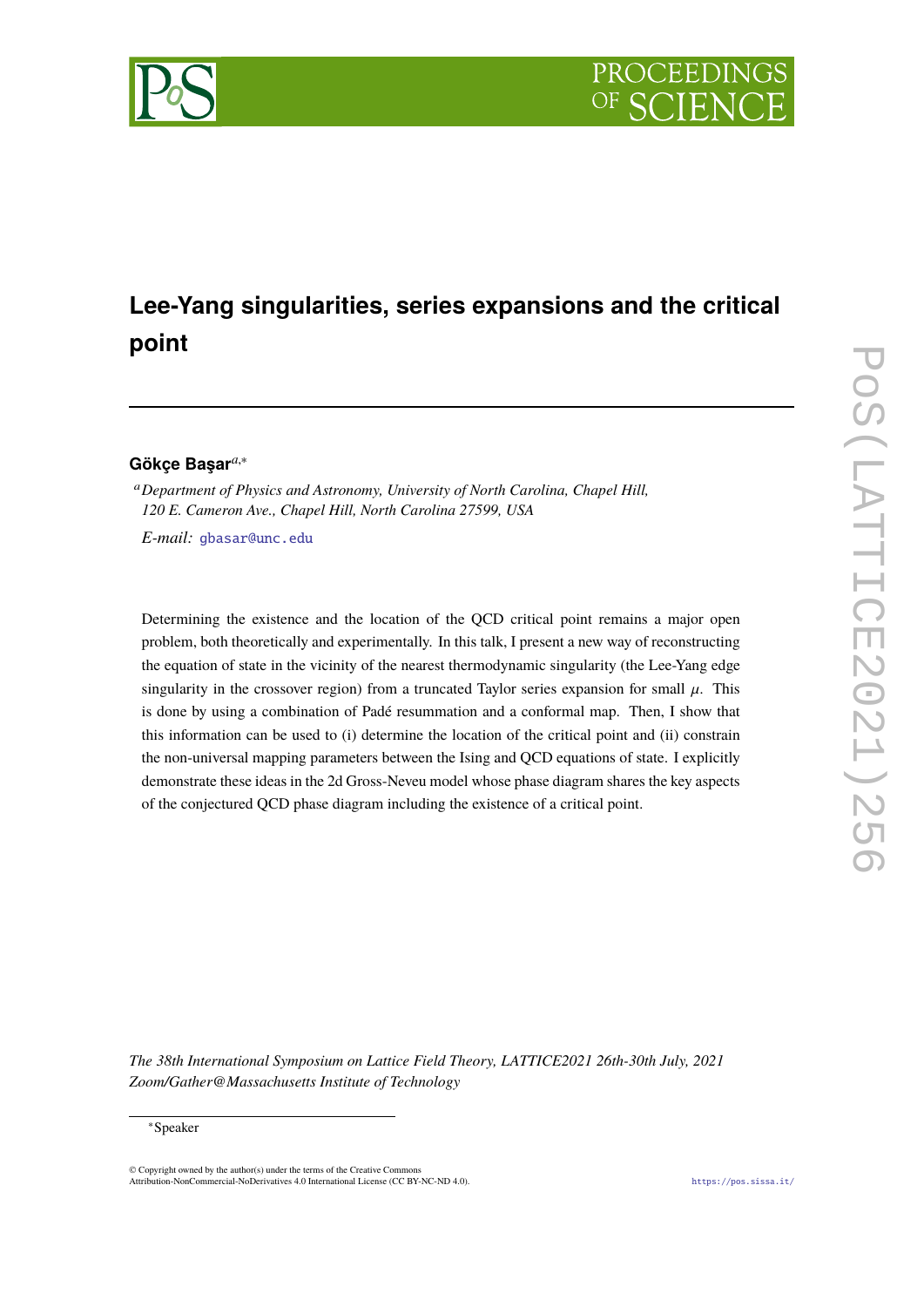# **1. Introduction**

One of the major outstanding questions regarding the phase diagram of QCD is whether there is a critical point along the transition curve between the hadronic and Quark Gluon Plasma phases. It is now well established that for physical quark masses, the deconfinement transition overlaps with the chiral transition and is a smooth crossover at zero quark chemical potential,  $\mu$  [\[1\]](#page-5-0). Various plausibility arguments and model calculations indicate, albeit less robustly, that the transition between nuclear and quark matter phases at zero temperature and nonzero  $\mu_B$  is first order [\[2\]](#page-5-1). A natural conclusion of these two arguments is that at some point in the phase diagram, the smooth crossover must end on a second order critical point and into a first order transition. The search for this conjectured critical point is the focus of ongoing theoretical and experimental effort [\[3\]](#page-6-0).

General symmetry arguments imply that, if it exists, the critical point is in the same static universality class as the 3d Ising model [\[2\]](#page-5-1). From the universality argument one can determine the values of the critical exponents. However neither the location of the critical point nor the relation between the thermodynamic parameters of the Ising model, the reduced temperature and the magnetic field  $(r, h)$ , and those of OCD, temperature and chemical potential  $(T, \mu)$ , are universal. They have to be determined directly from QCD. Unfortunately our current theoretical knowledge of the QCD phase diagram at nonzero  $\mu$  is severely limited due to the sign problem that prevents first-principle lattice computations at finite densities. One way to deal with this problem is to expand the equation of state around zero  $\mu$  where Taylor coefficients can be computed on the lattice without the sign problem since they are evaluated at  $\mu = 0$  (see [\[4,](#page-6-1) [5\]](#page-6-2) for recent reviews). In this work I introduce a framework of extracting the underlying singularities of the equation of state from the coefficients of a truncated Taylor series [\[6\]](#page-6-3). These singularities carry information about the critical point and the aforementioned non-universal parameters.

# **2. Lee Yang edge singularities**

In their seminal work phase transitions, Lee and Yang showed that the thermodynamic properties of a system is encoded in the distribution of the zeroes of the partition function  $Z(\zeta)$  as a function of fugacity,  $\zeta = e^{\mu/T}$  [\[7,](#page-6-4) [8\]](#page-6-5). In general,  $Z(\zeta)$ , has zeroes for complex values of  $\mu$  and *T*. In the thermodynamic limit the zeroes coolesse into branch out a grounding from branch points known the thermodynamic limit the zeroes coalesce into branch cuts emanating from branch points known as the Lee-Yang (LY) edge singularities. When the LY singularities pinch the real axis, the system exhibits a second order phase transition. Likewise the branch cut associated with a LY singularity crosses the real line when there is a first order phase transition.

At the critical point,  $(T_c, \mu_c)$ , the equation of state of a thermodynamic system exhibits singular behavior where the susceptibility diverges. At the same time, in general, even for temperatures away from  $T_c$ , the equation of state exhibits *complex* singularities at  $\mu = \mu_{LY}(T)$ . Now, consider the equation of state near a critical point,  $(T_c, \mu_c)$ , of system which is in the Ising universality class. From universality one can relate it to that of the Ising model via a linear map [\[9,](#page-6-6) [10\]](#page-6-7)

$$
\begin{pmatrix} r \\ h \end{pmatrix} := \mathbb{M} \begin{pmatrix} T - T_c \\ \mu - \mu_c \end{pmatrix} = \begin{pmatrix} r_T & r_\mu \\ h_T & h_\mu \end{pmatrix} \begin{pmatrix} T - T_c \\ \mu - \mu_c \end{pmatrix}.
$$
 (1)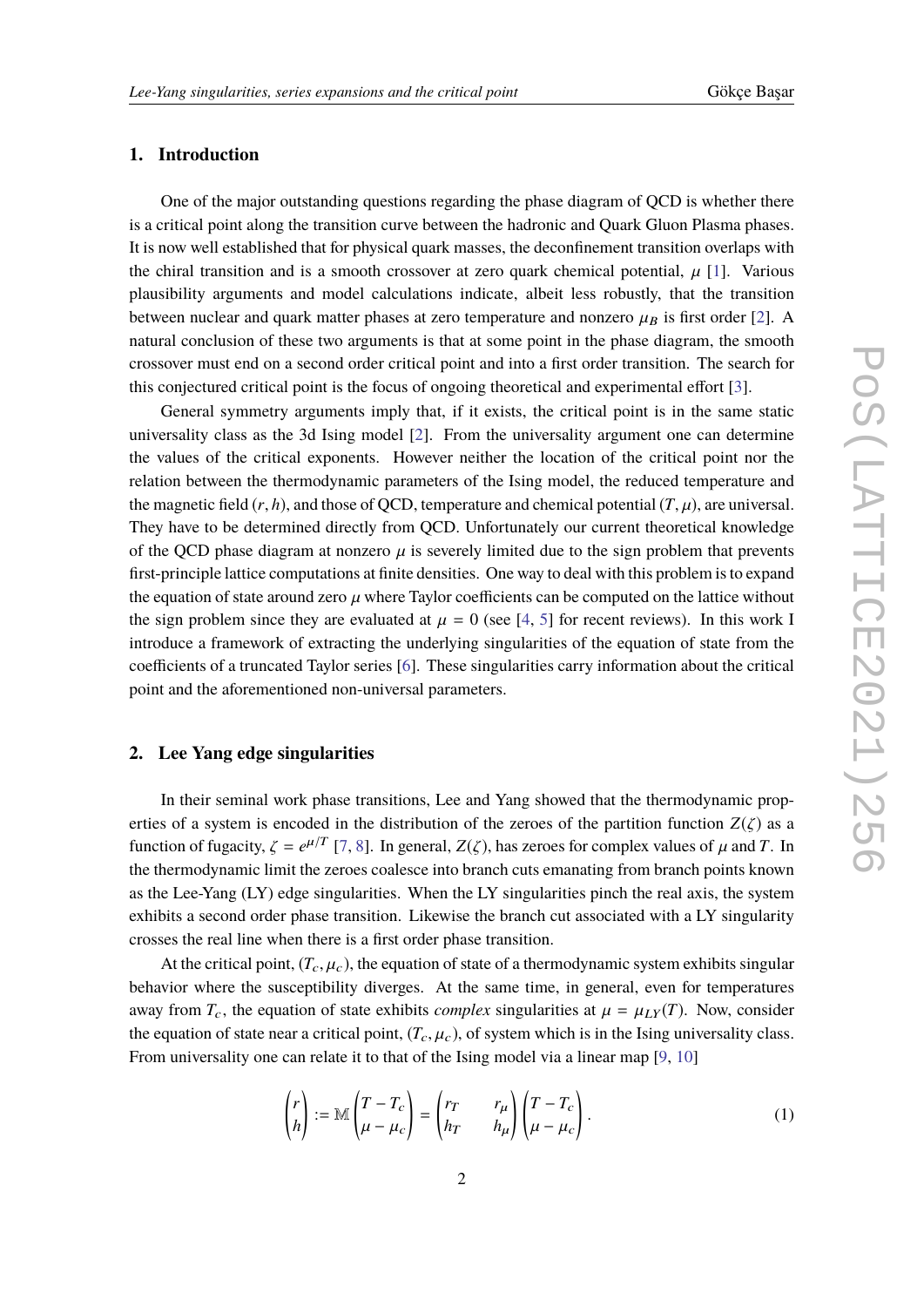

<span id="page-2-1"></span>

**Figure 1:** The phase diagram of the Gross-Neveu model. Inset: The mapping to the Ising model near the critical point.

This relation then leads to the following expression for the trajectory of the LY singularities [\[11\]](#page-6-8):

<span id="page-2-0"></span>
$$
\mu_{LY}(T) \approx \mu_c - c_1(T - T_c) \pm i \frac{2}{3\sqrt{3}} c_2(T - T_c)^{\beta \delta} \quad \text{where } c_1 := \frac{h_T}{h_\mu} \quad c_2 := \frac{r_\mu^{\beta \delta}}{h_\mu} \left(\frac{r_T}{r_\mu} - \frac{h_T}{h_\mu}\right)^{\beta \delta}.
$$
 (2)

This expression follows from the fact that in the Ising model the LY singularities occur at  $hr^{-3/2}$  =  $\pm 2i/(3\sqrt{3})$  [\[12,](#page-6-9) [13\]](#page-6-10). Notice that  $c_1$  is the slope of the crossover line, whereas  $c_2$  depends on the relative angle between the *h* and *r* axes [\[9,](#page-6-6) [10\]](#page-6-7). Therefore the trajectory in Eq. [\(2\)](#page-2-0) depends on not only the location of the critical point, but also on the non-universal mapping parameters. In the context of QCD critical point, the Lee Yang singularities has been discussed in, for example, [\[11,](#page-6-8) [14–](#page-6-11)[23\]](#page-7-0). In what follows I will introduce an effective way of reconstructing the LY trajectory give in Eq. [\(2\)](#page-2-0) from a series expansion.

### **3. The Gross-Neveu Model**

I will illustrate the resummation technique via the Gross-Neveu model which has been used as a toy model for QCD for a long time [\[24\]](#page-7-1). Similar to QCD, it exhibits asymptotic freedom, chiral symmetry breaking (in the massless limit) and dimensional transmutation. Furthermore its phase diagram (assuming that translational symmetry remains unbroken) qualitatively mirrors the conjectured QCD phase diagram including the existence of a critical point (see Fig. [1\)](#page-2-1). In this work I will not discuss crystalline phases [\[25–](#page-7-2)[27\]](#page-7-3). The Gross-Neveu model is defined by the action

$$
S = \int d^2x \left( i\bar{\psi}(\partial \!\!\! / - m_q) \bar{\psi} + \frac{g^2}{2} (\bar{\psi}\psi)^2 \right), \tag{3}
$$

where  $\psi$  is a Dirac fermion with  $N_f$  flavors. The theory enjoys a  $\mathbb{Z}_2$  chiral symmetry,  $\psi \to \gamma_5 \psi$ , for  $m_q = 0$ . I will work in the limit  $N_f \to \infty$  with fixed  $g^2 N_f$  where the fluctuations are suppressed and the mean field solution is exact. The physical spectrum the theory consists of a free fermion whose mass is determined via the vacuum gap equation [\[25\]](#page-7-2). All the dimensionful parameters in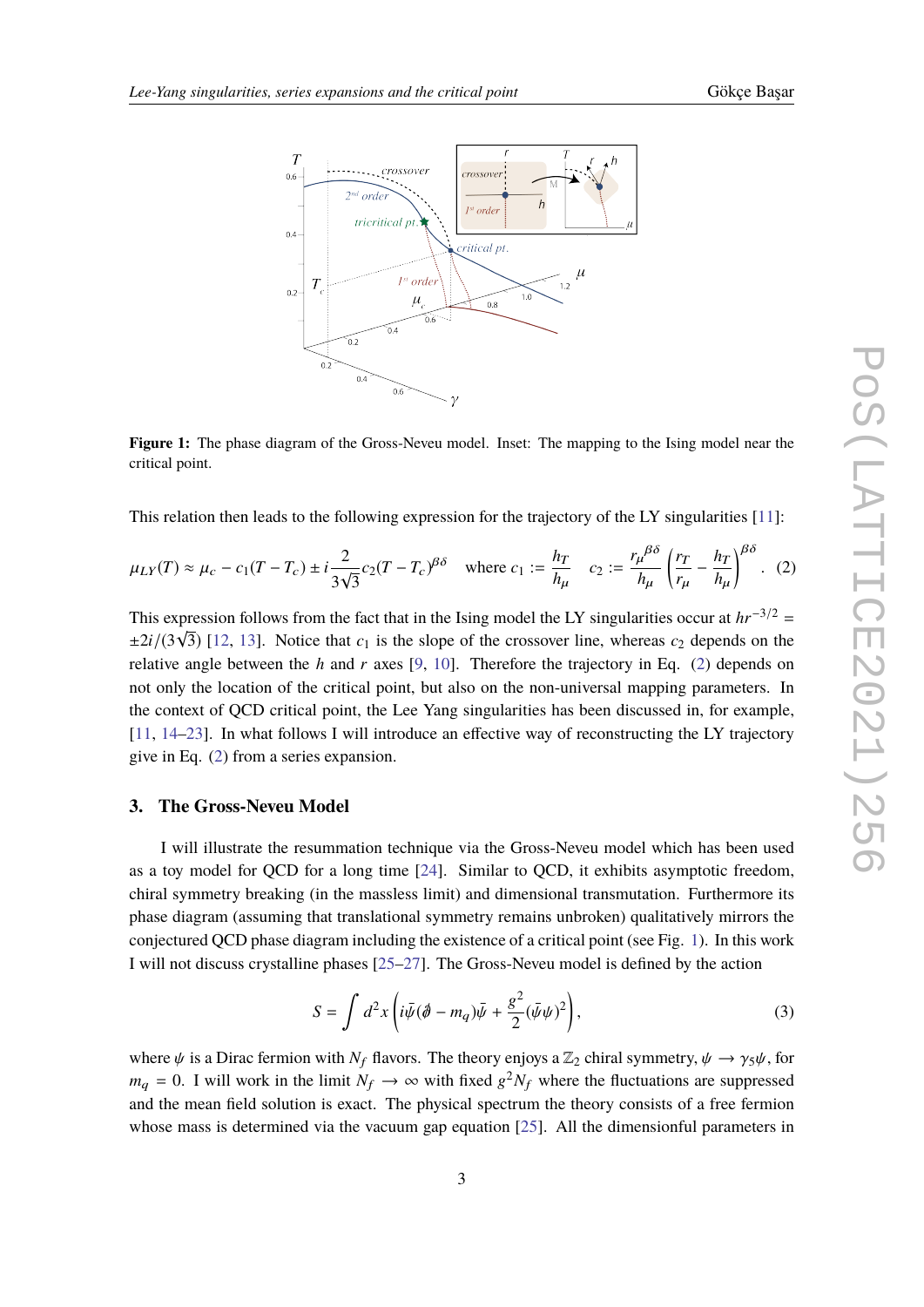this work are expressed in units of the dynamically generated vacuum fermion mass. The phase diagram of the theory follows from minimizing the effective potential

<span id="page-3-1"></span>
$$
\Omega(\phi, T, \mu) = \frac{\phi^2}{2\pi} \left( \log \phi - \frac{1}{2} + \gamma \right) - \frac{\gamma}{\pi} \phi - T \int \frac{dk}{2\pi} \prod_{\eta = \pm 1} \log \left[ \left( 1 + e^{-(\sqrt{k^2 + \phi^2} + \eta \mu)/T} \right) \right] \right]. \tag{4}
$$

which determines the fermion mass at a given temperature and chemical potential. The pressure, from which other thermodynamic functions can be derived, is given as  $p(T, \mu) = -\min_{\phi} \Omega(\phi, T, \mu)$ . Finally, the LY edge singularities occur at

$$
\frac{\partial \Omega(\phi, T, \mu)}{\partial \phi} = \frac{\partial^2 \Omega(\phi, T, \mu)}{\partial \phi^2} = 0,
$$
\n(5)

where for a given  $T > T_c$  is satisfied for a complex pair  $\mu = |\mu_{LY}|e^{\pm i\theta}$  whose form is given in Eq. [\(2\)](#page-2-0).

#### **4. Resummations**

Suppose we only have access to a Taylor series expansion of the equation of state as in the case for many strongly interacting many-body systems:

<span id="page-3-0"></span>
$$
p(T,\mu) \approx \sum_{n=0}^{N} p_n(T)\mu^{2n} \,. \tag{6}
$$

The natural expansion parameter is  $\mu^2$  due to the charge conjugation symmetry. Extracting infor-<br>mation recording the critical point from a such a truncated arrangion is shallenging since in this mation regarding the critical point from a such a truncated expansion is challenging since in this form it has no singularities. In principle this Taylor expansion has a radius of convergence given by  $|\mu_{LY}|$  as the LY singularity is the closest singularity. However it is numerically difficult to extract it from a ratio test as the singularities are complex and the ratios has an oscillating envelope. Alternatively Padé resummation,  $P_{N/2}[p](\mu^2) := p(\mu^2)/q(\mu^2)$  where *p* and *q* are  $N/2^{th}$  order polynomials, approximates a branch point singularity, like the LY singularity in the thermodynamic limit, as accumulation point of a sequence of poles and zeros. In essence Padé resummation transforms the information contained in *N* terms in the original Taylor expansion into locations of *N*/2 poles and zeros which approximate the underlying branch cuts. At the same time, Padé resummation typically generates spurious poles, especially when the number of Taylor coefficients is small. Padé resummation can be significantly improved by supplementing it by a suitably chosen conformal map. The idea is to map the original domain of the function conformally into a region in the complex plane, such as the unit disk (i.e.  $\mu^2 := \phi(z)$ ) and do the Padé resummation in the new variable *z*. I will refer this method simply as "conformal Padé". For a wide class of functions conformal Padé provides the optimal approximation to the original function with a finite set of Taylor coefficients [\[28\]](#page-7-4). In this work I used two different conformal maps,  $\phi_1(z) = 4\mu_{LY}^2 z/(1+z)^2$ , and  $\phi_2(z) = 4|\mu_L y|^2 \left[\theta/(1-z)^2\right]^\theta \left[1-\theta/(1+z)^2\right]^{1-\theta}$ . They respectively map one-cut and two-cut complex plane into the unit disk. I used the former to extract the LY trajectory, Eq. [\(2\)](#page-2-0), for a set of temperatures and the latter to approximate various thermodynamic functions such as susceptibilities. The results are presented in the next section.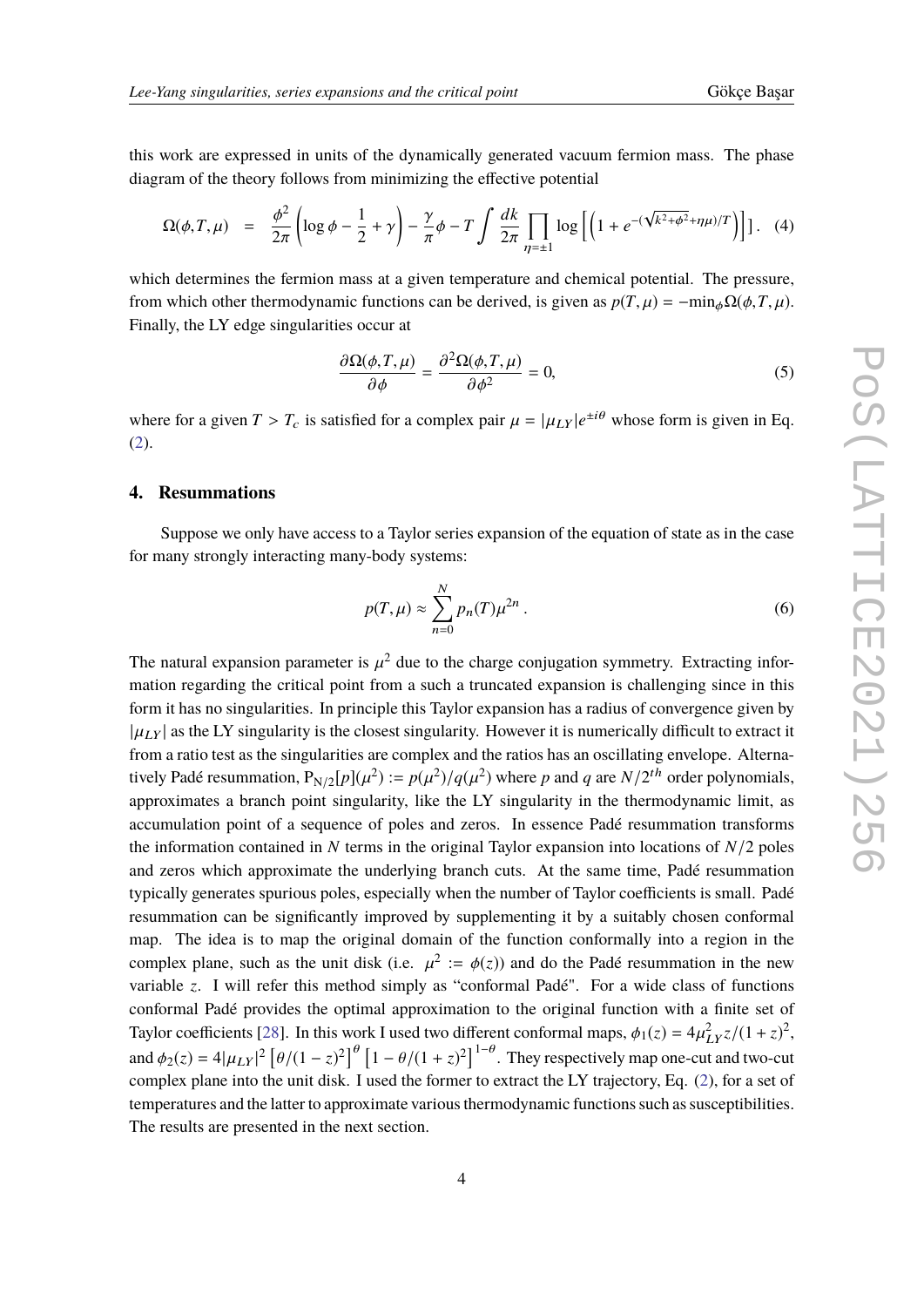<span id="page-4-0"></span>

**Figure 2:** Left: The poles and zeroes of the Right: The Lee-Yang singularity trajectory,  $\mu_{LY}(T)$ , reconstructed from conformal Padé with 20 and 10 terms. The vertical line denotes  $T_c$ .

#### **5. Results**

The starting point is Taylor series expansion of the equation of state, Eq. [\(6\)](#page-3-0), obtained by first solving  $\partial_{\phi} \Omega(\phi) = 0$  order-by-order in  $\mu^2$  and for a range of  $T \ge T_c$ , then plugging this solution<br>into Eq. (4) and finally expanding in  $\mu^2$ . A non-zero here quark mass is used by fixing  $\mu = 0.1$ into Eq. [\(4\)](#page-3-1), and finally expanding in  $\mu^2$ . A non-zero bare quark mass is used by fixing  $\gamma = 0.1$ .<br>The Lee None singularities are then surrested by englying conformal Dadá resummation with the The Lee-Yang singularities are then extracted by applying conformal Padé resummation with the conformal map  $\phi_1(z)$  defined above. The results are shown in Fig. [2.](#page-4-0) The left figure shows the locations of poles and zeros of Padé (red, yellow triangles) and conformal Padé (blue, green circles) resummations for two different temperatures close to and further away from  $T_c$ . The alternating set of poles and zeros accumulate towards the LY singularity (and its complex conjugate pair). Especially close to  $T_c$ , Padé cannot resolve the small imaginary part whereas conformal Padé does. The right figure shows the reconstructed LY trajectory, Eq. [\(2\)](#page-2-0), namely the real and imaginary parts of the singularities extracted from conformal Padé for a range of temperatures. From this trajectory I then computed the location of the critical point and the combination if mapping parameters given in Eq. [\(2\)](#page-2-0). The results are shown in the table below.

|                                                           | $\mu_c$                                  | $\mathcal{C}$ |
|-----------------------------------------------------------|------------------------------------------|---------------|
| exact                                                     | $0.192 \mid 0.717 \mid 0.249 \mid 4.684$ |               |
| conf. Padé (N=21)   $0.195$   $0.716$   $0.248$   $4.323$ |                                          |               |
| conf. Padé (N=11)   $0.185$   $0.707$   $0.225$   3.666   |                                          |               |

**Table 1:** The location of the critical point and the Ising model mapping parameters extracted from conformal Padé.

Let me now discuss the susceptibilities  $\chi_n(T,\mu) = \frac{\partial^n p(T\mu)}{\partial \mu^n}$  for  $n = 2,3,4$ . Especially the higher order susceptibilities play an important role in the search for the QCD critical point as their magnitude grows near the critical point which make them ideal observables. The results are shown in Fig. [3.](#page-5-2) Notice that due to the spurious poles, Padé resummation breaks down at around  $\mu$  = Re $\mu_{LY}$ , whereas conformal Padé agrees with the exact result for much higher values of  $\mu$ .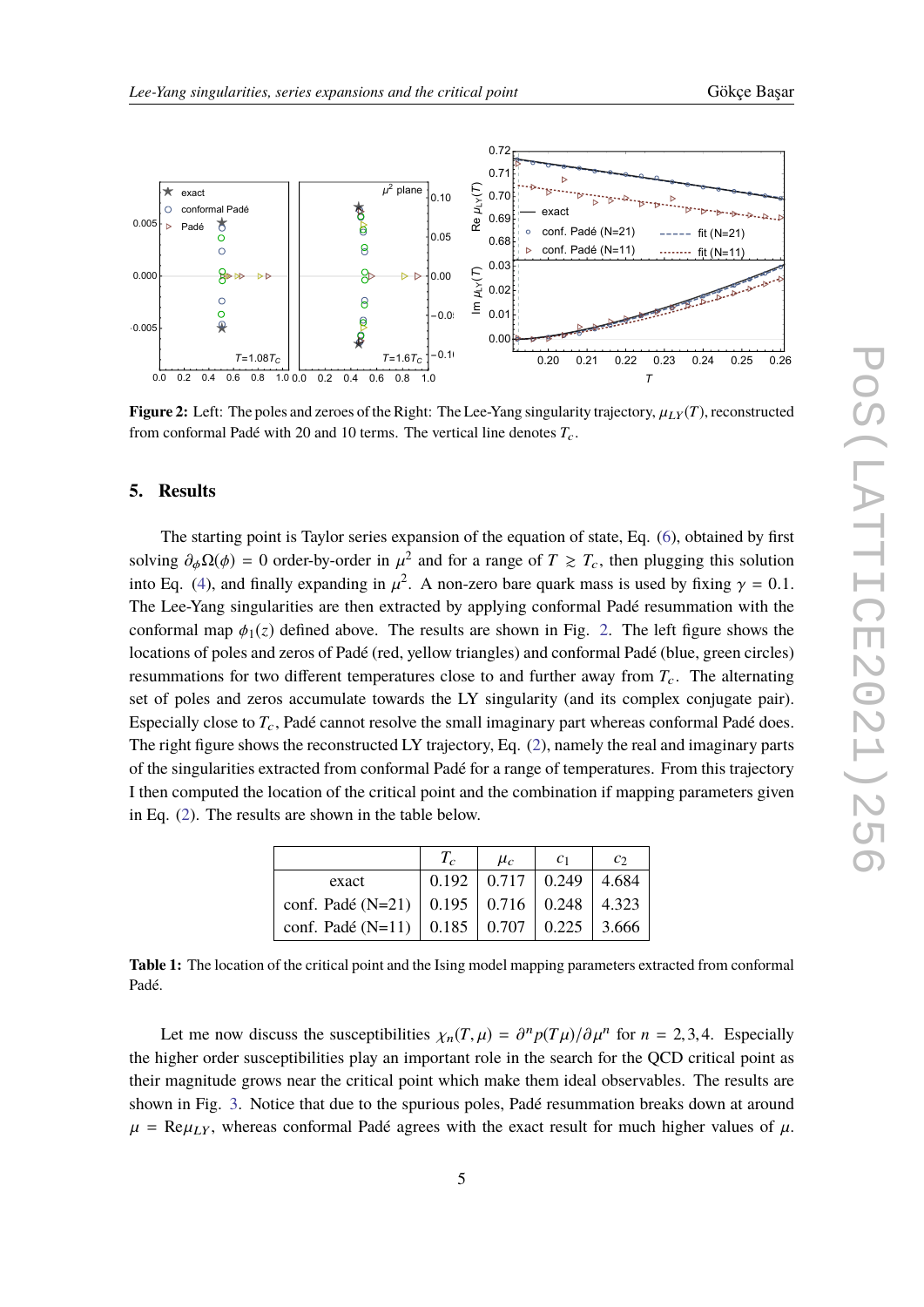Furthermore conformal Padé successfully captures the double and triple peak behaviors of  $\chi_3$  and  $\chi_4$ , even with 10 terms. With 20 terms it is almost indistinguishable from the exact result.

<span id="page-5-2"></span>

**Figure 3:** The susceptibilities computed via Padé and conformal Padé with 10 and 20 Taylor coefficients.

# **6. Conclusions**

In this work I tackled a fairly general problem regarding static critical phenomena. Only having access to a finite number of coefficients of the Taylor expansion of the equation of state, how much information one can extract regarding the critical point and critical contribution to the equation of state? Through the Gross-Neveu model, I illustrated that by using a combination of Padé resummation and conformal mapping one can obtain significantly more information regarding the location of the critical point and the equation of state around it compared to the truncated Taylor expansion. Furthermore, this technique does not require any additional information. The ultimate goal is to use these ideas to refine the theoretical estimations of the critical point signatures for QCD and have a more accurate implementation of the equation of state in hydrodynamic simulations. Of course for QCD, we do not have the luxury of having as many terms in the Taylor series as in these examples. It is therefore important to pair these ideas with various other resummation methods such as [\[29–](#page-7-5)[31\]](#page-7-6) to gather as much information as possible in the search for the critical point.

### **References**

- <span id="page-5-0"></span>[1] HotQCD collaboration, *Equation of state in ( 2+1 )-flavor QCD*, *[Phys. Rev.](https://doi.org/10.1103/PhysRevD.90.094503)* **D90** (2014) [094503](https://doi.org/10.1103/PhysRevD.90.094503) [[1407.6387](https://arxiv.org/abs/1407.6387)].
- <span id="page-5-1"></span>[2] M.A. Stephanov, *QCD phase diagram and the critical point*, *[Prog. Theor. Phys. Suppl.](https://doi.org/10.1142/S0217751X05027965)* **153** [\(2004\) 139](https://doi.org/10.1142/S0217751X05027965) [[hep-ph/0402115](https://arxiv.org/abs/hep-ph/0402115)].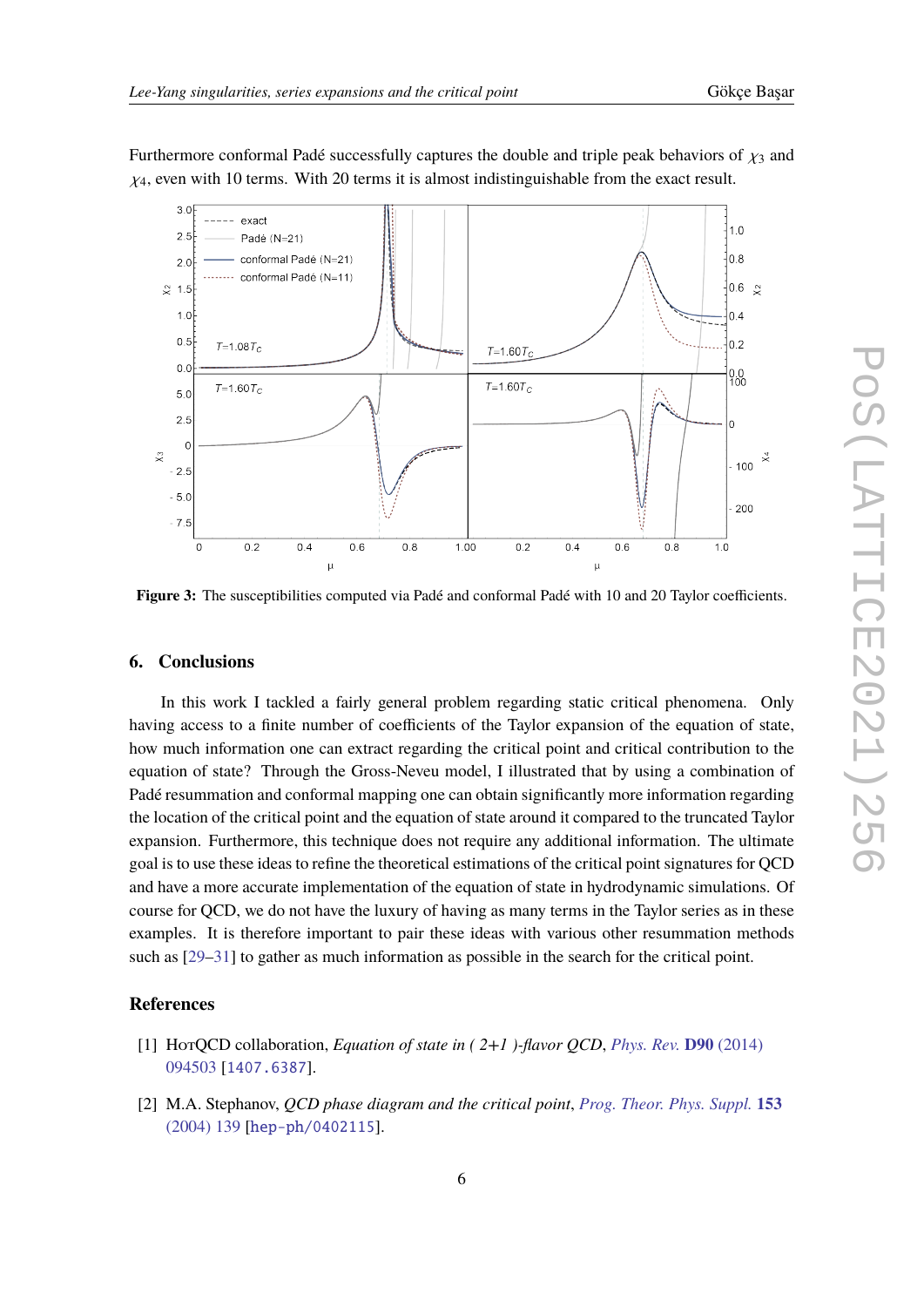- 
- <span id="page-6-0"></span>[3] X. An, M. Bluhm, L. Du, G.V. Dunne, C. Gale, J. Grefa et al., *The best framework for the search for the qcd critical point and the chiral magnetic effect*, 2021.
- <span id="page-6-1"></span>[4] C. Ratti, *Lattice QCD and heavy ion collisions: a review of recent progress*, *[Rept. Prog.](https://doi.org/10.1088/1361-6633/aabb97) Phys.* **81** [\(2018\) 084301](https://doi.org/10.1088/1361-6633/aabb97) [[1804.07810](https://arxiv.org/abs/1804.07810)].
- <span id="page-6-2"></span>[5] O. Philipsen, *Lattice Constraints on the QCD Chiral Phase Transition at Finite Temperature and Baryon Density*, *[Symmetry](https://doi.org/10.3390/sym13112079)* **13** (2021) 2079 [[2111.03590](https://arxiv.org/abs/2111.03590)].
- <span id="page-6-3"></span>[6] G. Basar, *Universality, lee-yang singularities, and series expansions*, *[Phys. Rev. Lett.](https://doi.org/10.1103/PhysRevLett.127.171603)* **127** [\(2021\) 171603.](https://doi.org/10.1103/PhysRevLett.127.171603)
- <span id="page-6-4"></span>[7] C.-N. Yang and T.D. Lee, *Statistical theory of equations of state and phase transitions. 1. Theory of condensation*, *[Phys. Rev.](https://doi.org/10.1103/PhysRev.87.404)* **87** (1952) 404.
- <span id="page-6-5"></span>[8] T.D. Lee and C.-N. Yang, *Statistical theory of equations of state and phase transitions. 2. Lattice gas and Ising model*, *[Phys. Rev.](https://doi.org/10.1103/PhysRev.87.410)* **87** (1952) 410.
- <span id="page-6-6"></span>[9] P. Parotto, M. Bluhm, D. Mroczek, M. Nahrgang, J. Noronha-Hostler, K. Rajagopal et al., *QCD equation of state matched to lattice data and exhibiting a critical point singularity*, *[Phys. Rev. C](https://doi.org/10.1103/PhysRevC.101.034901)* **101** (2020) 034901 [[1805.05249](https://arxiv.org/abs/1805.05249)].
- <span id="page-6-7"></span>[10] M.S. Pradeep and M. Stephanov, *Universality of the critical point mapping between Ising model and QCD at small quark mass*, *[Phys. Rev. D](https://doi.org/10.1103/PhysRevD.100.056003)* **100** (2019) 056003 [[1905.13247](https://arxiv.org/abs/1905.13247)].
- <span id="page-6-8"></span>[11] M.A. Stephanov, *QCD critical point and complex chemical potential singularities*, *[Phys.](https://doi.org/10.1103/PhysRevD.73.094508) Rev. D* **73** [\(2006\) 094508](https://doi.org/10.1103/PhysRevD.73.094508) [[hep-lat/0603014](https://arxiv.org/abs/hep-lat/0603014)].
- <span id="page-6-9"></span>[12] X. An, D. Mesterházy and M.A. Stephanov, *On spinodal points and Lee-Yang edge singularities*, *[J. Stat. Mech.](https://doi.org/10.1088/1742-5468/aaac4a)* **1803** (2018) 033207 [[1707.06447](https://arxiv.org/abs/1707.06447)].
- <span id="page-6-10"></span>[13] X. An, D. Mesterhazy and M.A. Stephanov, *Critical fluctuations and complex spinodal points*, *PoS* **[CPOD2017](https://doi.org/10.22323/1.311.0040)** (2018) 040.
- <span id="page-6-11"></span>[14] M. Halasz, A. Jackson and J. Verbaarschot, *Yang-lee zeros of a random matrix model for qcd at finite density*, *[Physics Letters B](https://doi.org/10.1016/s0370-2693(97)00015-4)* **395** (1997) 293.
- [15] S. Ejiri, *Lee-Yang zero analysis for the study of QCD phase structure*, *[Phys. Rev. D](https://doi.org/10.1103/PhysRevD.73.054502)* **73** (2006) [054502](https://doi.org/10.1103/PhysRevD.73.054502) [[hep-lat/0506023](https://arxiv.org/abs/hep-lat/0506023)].
- [16] M. Wakayama, V. Bornyakov, D. Boyda, V. Goy, H. Iida, A. Molochkov et al., *Lee-yang zeros in lattice qcd for searching phase transition points*, *[Physics Letters B](https://doi.org/https://doi.org/10.1016/j.physletb.2019.04.040)* **793** (2019) 227.
- [17] S. Mukherjee and V. Skokov, *Universality driven analytic structure of the QCD crossover: radius of convergence in the baryon chemical potential*, *[Phys. Rev. D](https://doi.org/10.1103/PhysRevD.103.L071501)* **103** (2021) L071501 [[1909.04639](https://arxiv.org/abs/1909.04639)].
- [18] A. Connelly, G. Johnson, S. Mukherjee and V. Skokov, *Universality driven analytic structure of QCD crossover: radius of convergence and QCD critical point*, *[Nucl. Phys. A](https://doi.org/10.1016/j.nuclphysa.2020.121834)* **1005** (2021) [121834](https://doi.org/10.1016/j.nuclphysa.2020.121834) [[2004.05095](https://arxiv.org/abs/2004.05095)].